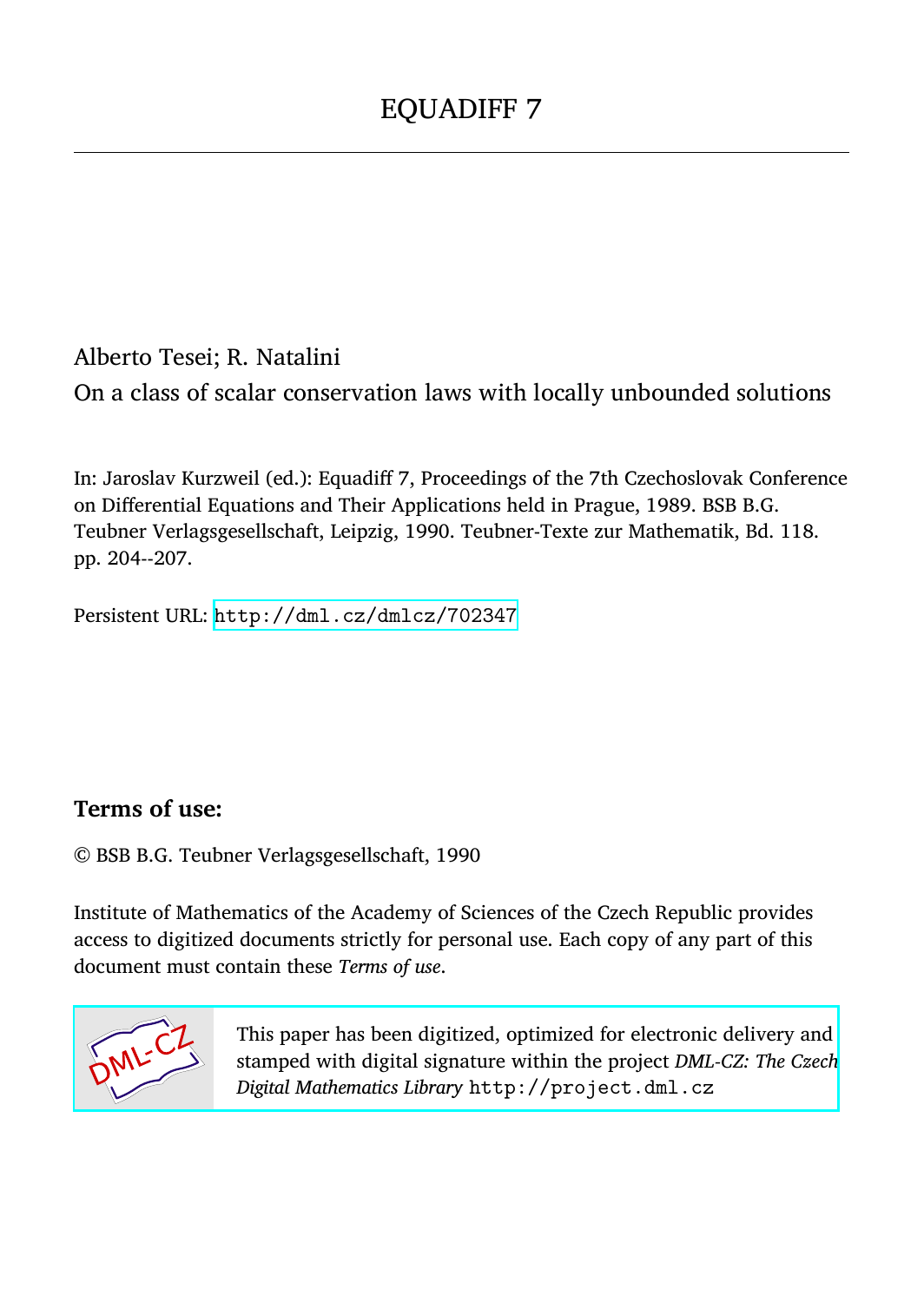# **ON A CLASS OF SCALAR CONSERVATION LAWS WITH LOCALLY UNBOUNDED SOLUTIONS**

#### **TESEI** A**. ,**N A**T**A**L I**N**I R., ROM** A **, Italy**

## 1. Introduction

**C**onse**r**vation laws which depend explicitly on the space va**r**iables, namely

(1.1) 
$$
\partial_t u + \sum_{i=1}^n \partial_{x_i} [\varphi_i(x, u)] = 0
$$

 $(x \equiv (x_1, \ldots, x_n))$ , occur is several situations (e.g., flood waves [Wh], mathematical biology [SKT], exploitation of oil **r**ese**r**voi**r**s [Ew]*)*. This note is conce**r**ned with the existence and uniqueness of solutions to the **C**auchy p**r**oblem fo**r** scala**r** conse**r**vation laws of this kind, **i**.e**.** 

(1.2) 
$$
\begin{cases} \partial_t u + \partial_x [\varphi(x, u)] = 0 & \text{in } \mathbf{R}_+ \times \mathbf{R} \\ u(0, x) = u_0(x) & \text{in } \mathbf{R} \end{cases}
$$

where  $\varphi(0, u) = 0$ .

T he **C**auchy p**r**oblem has been investigated by the vanishing viscosity method fo**r a class** of conservation laws of the fo**r**m (**1.1)** (see in pa**r**ticular [01], [Kr]). To ou**r** knowledge, howeve**r**, the assumptions encounte**r**ed in the lite**r**atu**r**e gua**r**antee the a p**r**iori boundedness of the weak ent**r**opy solutions (uniformly on the compact subsets of R+). An assumption of this kind **r**eads fo**r** p**r**oblem (1.2) (see [K**r**]):

(1.3) 
$$
\sup_{x \in \mathbf{R}, u \in \mathbf{R}} \left[ -\varphi_{xu}(x, u) \right] \leq \text{ const.}
$$

Inte**r**esting phenomena can a**r**ise when (1.3) is not satisfied, even in ve**r**y simple cases. As a matte**r** of fact, it is easy to see tha t the **C**auchy p**r**oblem fo**r** the equation

(1.4) 
$$
\partial_t u - \frac{1}{2} \partial_x (x u^2) = 0 \qquad \text{in } \mathbb{R}_+ \times \mathbb{R}
$$

has solutions which blow up in finite time at  $x = 0$  (see Section 2).

As (1.4) suggests, the p**r**oblem (1.2) can be investigated in weighted spaces. This approach enables to p**r**ove the existence and uniqueness of weak ent**r**opy solutions to (1.2) (see Section 3), if the nonlinearity  $\varphi$  is of the form

(1.5) 
$$
\varphi(x,u) = -\sum_{k=1}^{n} |x|^{m_k-1} x \frac{u^{p_k}}{p_k} ,
$$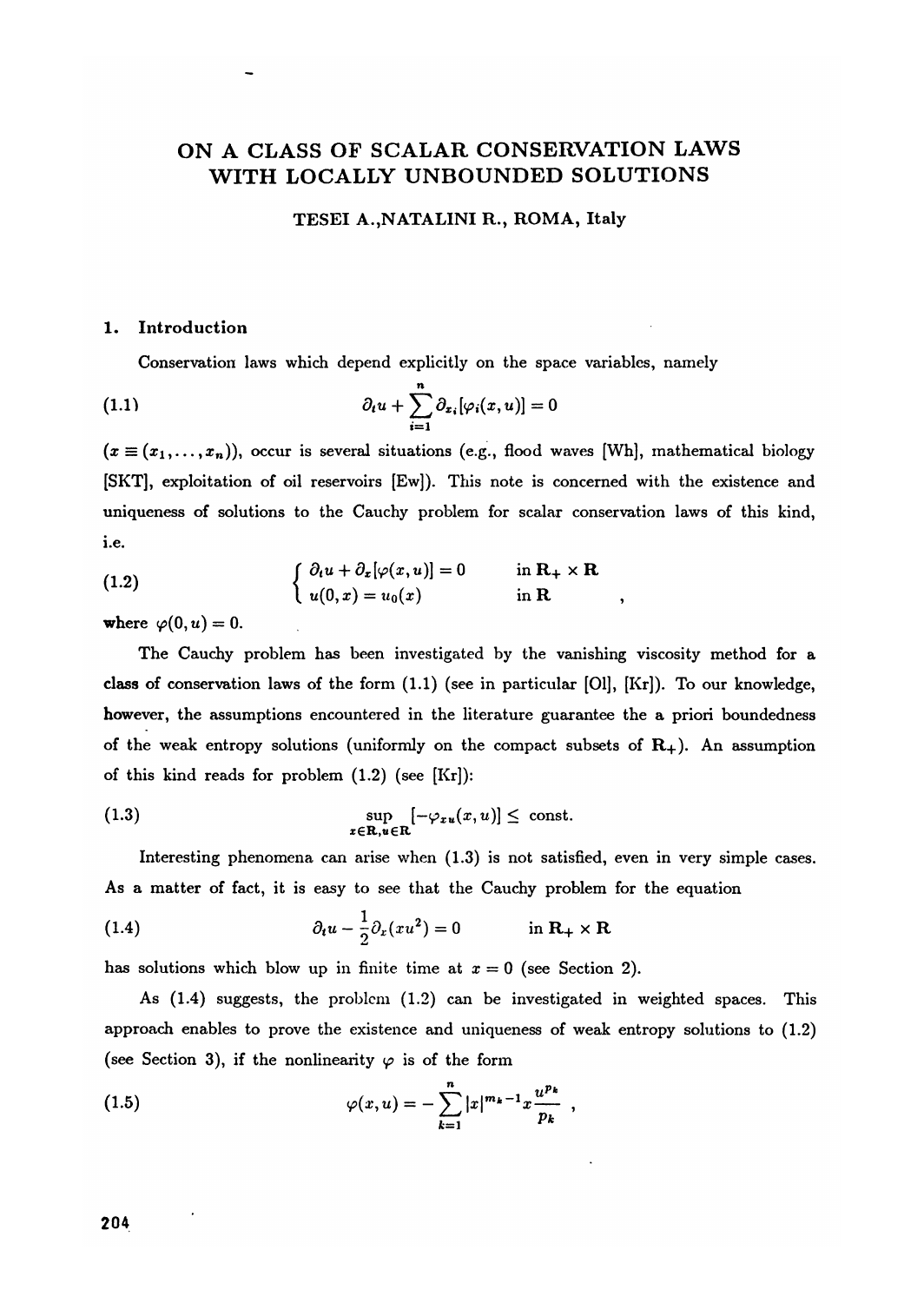where  $m_k > 0$ ,  $p_k \in \mathbb{N}$  satisfy the inequality

(1.6) 
$$
m := \max_{k=1,\dots,n} \frac{m_k}{p_k} \leq \min_{k=1,\dots,n} \frac{m_k}{p_k - 1} =: M.
$$

## 2. A model equation

Let us den**o**te by [0,T] the maximal interval **o**f existen**<sup>c</sup>**e **o**f regular s**<sup>o</sup>**luti**<sup>o</sup>**ns t**o**  the Cauchy problem for (1.1). If  $T < \infty$ , then either (i)  $|u|_{\infty}(t) \to \infty$  or (ii)  $|u_t|_{\infty}(t) + |u_x|_{\infty}(t) \to \infty$  as  $t \to T^-$  (see [Ma]). If (i) is ruled out (e.g., by assuming (1.3)), then a loss of regularity occurs at  $t = T$  and discontinuous solutions have to be **co**nsidered*.* 

It is easily seen tha t f**o**r equati**o**n (1*.*4) b**o**th phen**o**mena (i.e., bl**o**w-up in finite time and formation of shock waves) can occur. Let  $u_0 \geq 0$  be a regular Cauchy data with compact support. By obvious symmetry arguments, we can restrict ourselves to the quadrant  $t \geq 0$ ,  $x \geq 0$ . As an elementary calculation shows, the characteristic  $x_{\alpha}$  for (1.4) starting at  $x = \alpha \geq 0$  is given by

(2.1) 
$$
x_{\alpha}(t) = \alpha \left(1 - \frac{u_0(\alpha)}{2}t\right)^2 ;
$$

m**o**re**o**ver,

$$
u_{\alpha}(t):=u(t,x_{\alpha}(t))=\frac{u_0(\alpha)}{1-\frac{u_0(\alpha)t}{2}}.
$$

Hence *u* blows up in  $x = 0$  at the time  $t_1 = [u_0(\alpha)/2]^{-1}$ , if shock waves haven't appeared at an earlier time. On the**<sup>o</sup>**ther hand, it f**<sup>o</sup>**ll**o**ws fr**o**m (2*.*1) that **c**hara**c**teristi**<sup>c</sup>**s issued at  $\alpha$ , respectively  $\alpha + d\alpha$ , can only intersect at the time  $t_2 = [u_0(\alpha)/2 + \alpha u_0'(\alpha)]^{-1}$ . Thus we have blow-up if  $\alpha u_0'(\alpha) \leq 0$  for any  $\alpha > 0$ , or earlier appearance of shock waves otherwise.

If blow-up arises, it only takes place at  $x = 0$ . It is also easy to control the corresponding rate of divergence of u as  $x \to 0^+$ . In fact,  $v(t, x) := \sqrt{x} u(t, x)$  satisfies the equati**o**n

(2.2) 
$$
\partial_t v - \frac{\sqrt{x}}{2} \partial_x (v^2) = 0 \quad \text{in } \mathbb{R}_+ \times \mathbb{R}_+.
$$

The characteristics of (2.2) are given again by (2.1)  $(\alpha \ge 0)$ , but now  $v = \sqrt{\alpha} u_0(\alpha) =$ const. along  $x_{\alpha}$ . This is not surprising, since

$$
\tilde{v}(t,x) := v\left(t,\frac{x^2}{4}\right) = \frac{x}{2}u\left(t,\frac{x^2}{4}\right) \qquad (x>0)
$$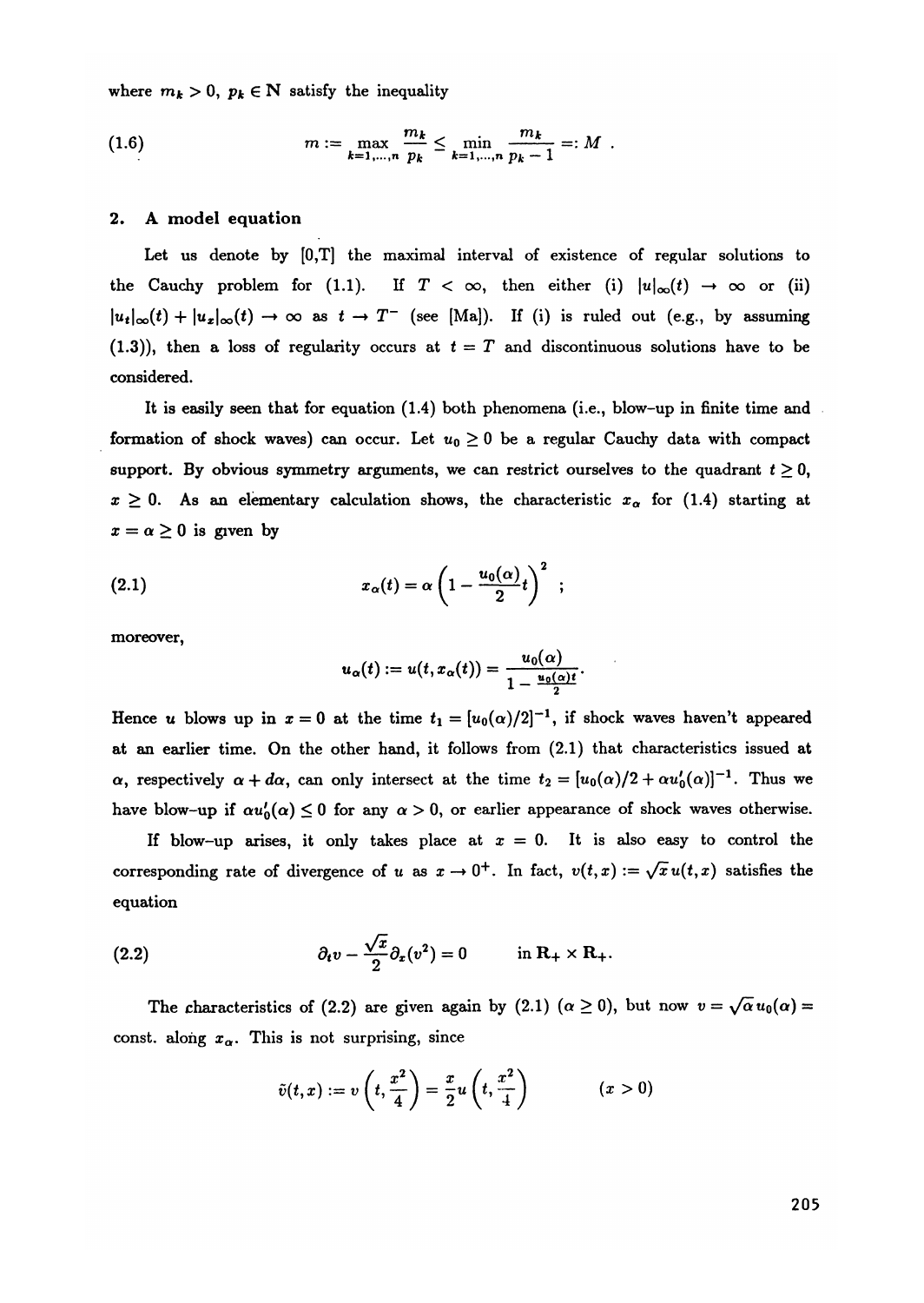**satisfies** the Bürger's equation in  $(R_+ \times R_+)$  in the weak sense (in this connection, wee **[**W**a]).** 

In order to deal with the case (1.5) it is useful to consider a general weight  $x^{\rho}(\rho > 0)$ . In the present case  $w(t, x) := x^{\rho}u(t, x)(\rho \neq 1/2)$  satisfies

(2.3) 
$$
w_t - \frac{1-2\rho}{2}x^{-\rho}w^2 - \frac{x^{1-\rho}}{2}(w^2)_x = 0 \qquad \text{in } \mathbb{R}_+ \times \mathbb{R}_+.
$$

O**bserve t**h**at (2.3) can be rewr**i**tten as f**o**ll**o**ws:** 

(2.4) 
$$
w_t - \frac{1}{2}\psi_x + \frac{\rho}{2x}\psi = 0 \qquad \text{in } \mathbb{R}_+ \times \mathbb{R}_+ ,
$$

**w**h**ere** 

$$
\psi(t,x):=x^{1-\rho}w^2(t,x).
$$

Singular scalar conservation laws of type  $(2.4)$  (where, however,  $\psi$  doesn't depend **ex**p**l**i**c**i**tl**y o**n** *x)* h**a**v**e been** studied i**n [Sc**h**], T**h**e same met**hod**s extend t**o **(2.**4**),** p**r**ovided **t**h**at**   $\rho \in [1/2, 1]$ . Then, under this restriction, a unique (weak entropy) solution  $w \in L^{\infty}(\mathbb{R}_+ \times \mathbb{R}_+)$ o**f (2.**4**) ex**i**sts (see Secti**o**n 3** fo**r exact statements). Obser**v**e t**h**at** *w* i**s** i**nfin**i**tesimal** o**f** o**r**de**r**   $\rho - 1/2$  as  $x \to 0^+$ .

#### **3. Results**

Let us now consider the problem (1.2) with  $\varphi$  given by (1.5), and assume that (1.6) hold. **T**h**e ab**ov**e** dis**c**ussion **makes** p**la**u**s**i**ble t**h**e f**o**ll**o**w**i**ng** d**efin**i**t**io**n***.* 

**DEFINITION.** A measurable function u is a weak entropy solution of  $(1.2)$  (with  $\varphi$  as **in (1.5))** i**f:** 

- (i)  $w := |x|^{\rho} u \in L^{\infty}(\mathbf{R}_+ \times \mathbf{R}_+) \quad (\rho > 0);$
- (ii) for any entropy pair  $(\eta, q)$  the inequality

$$
\partial_t \eta(w) + \partial_x [q(x,w)] - [q_x(x,w) + \frac{\rho}{x} \eta'(w) \psi(x,w)] \leq 0
$$

i**s sat**i**sfie**d i**n t**h**e sense** o**f** di**str**i**b**u**t**io**ns. Here** 

$$
\psi(x,w):=|x|^{\rho}\varphi(x,w/|x|^{\rho}),
$$

(iii) there exists a set  $\mathcal{E}$  of zero measure in  $R_+$  such that for any  $t \in R_+ \setminus \mathcal{E}$  the function *w* is defined a.e. in **R** and for any  $\varepsilon > 0$ 

$$
\lim_{\substack{t\to 0^+\\t\notin \mathcal{E}}} \qquad \int\limits_{|x|\leq \varepsilon} |w(t,x)-|x|^{\rho}u_0(x)|dx=0.
$$

W**e can** p**r**ove **t**h**e f**o**ll**o**w**i**ng res**u**lt (see [N**T**]).**